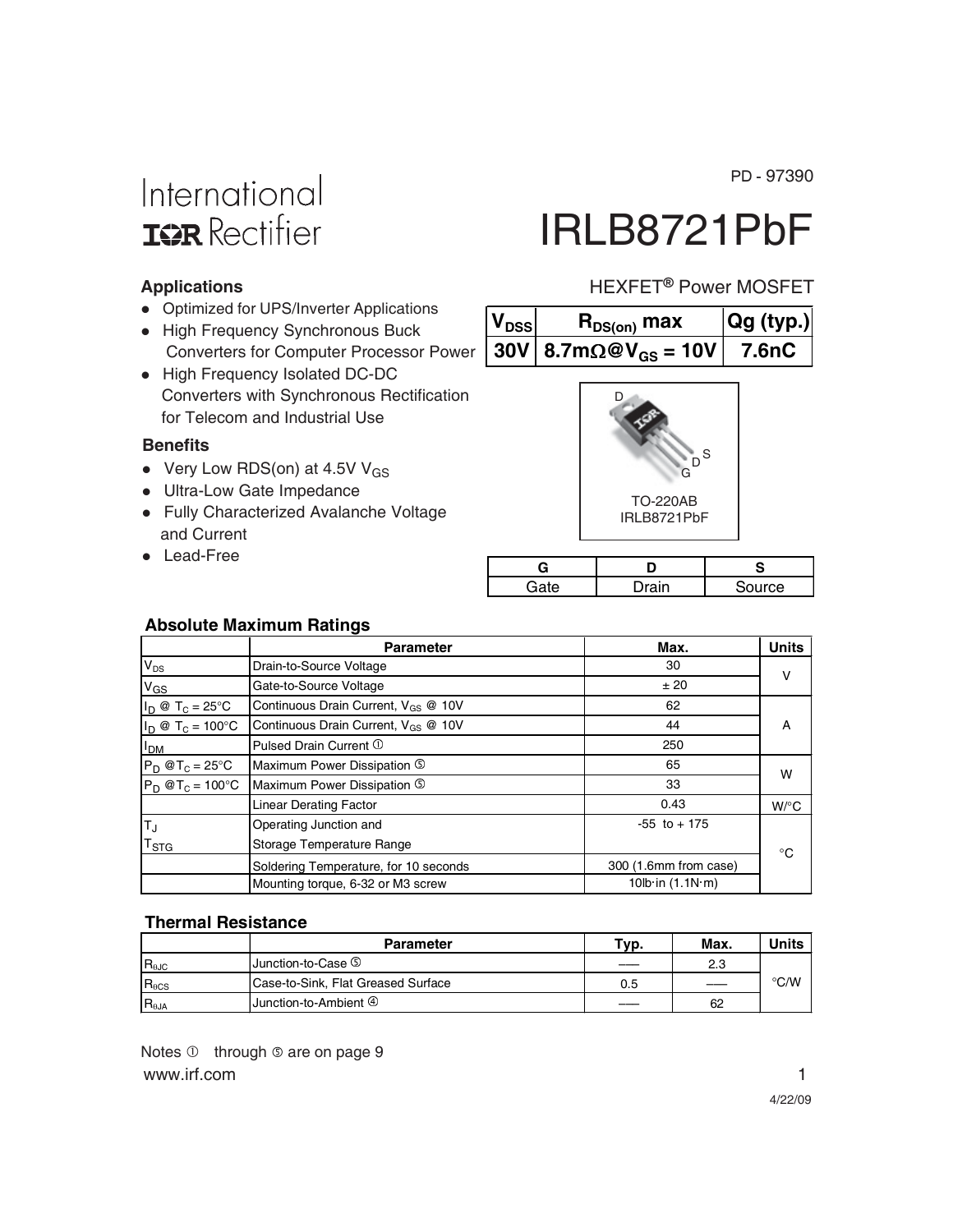|                                         | <b>Parameter</b>                           | Min. | Typ.   | Max.   | <b>Units</b> | <b>Conditions</b>                               |              |
|-----------------------------------------|--------------------------------------------|------|--------|--------|--------------|-------------------------------------------------|--------------|
| <b>BV<sub>DSS</sub></b>                 | Drain-to-Source Breakdown Voltage          | 30   |        |        | v            | $V_{GS} = 0V$ , $I_D = 250 \mu A$               |              |
| $\Delta BV_{DSS}/\Delta T_J$            | Breakdown Voltage Temp. Coefficient        |      | 21     |        |              | mV/°C Reference to 25°C, $I_D = 1mA$            |              |
| $R_{DS(on)}$                            | Static Drain-to-Source On-Resistance       |      | 6.5    | 8.7    | $m\Omega$    | $V_{GS} = 10V, I_D = 31A$ 3                     |              |
|                                         |                                            |      | 13.1   | 16     |              | $V_{GS} = 4.5V$ , $I_D = 25A$ 3                 |              |
| $V_{GS(th)}$                            | Gate Threshold Voltage                     | 1.35 | 1.80   | 2.35   | v            | $V_{DS} = V_{GS}$ , $I_D = 25 \mu A$            |              |
| $\Delta V_{GS(th)}/\Delta T_J$          | Gate Threshold Voltage Coefficient         |      | $-7.0$ |        | mV/°C        |                                                 |              |
| <b>I</b> <sub>DSS</sub>                 | Drain-to-Source Leakage Current            |      |        | 1.0    | μA           | $V_{DS} = 24V$ , $V_{GS} = 0V$                  |              |
|                                         |                                            |      |        | 150    |              | $V_{DS} = 24V$ , $V_{GS} = 0V$ , $T_J = 125$ °C |              |
| $I_{GSS}$                               | Gate-to-Source Forward Leakage             |      |        | 100    | nA           | $V_{GS}$ = 20V                                  |              |
|                                         | Gate-to-Source Reverse Leakage             |      |        | $-100$ |              | $V_{GS} = -20V$                                 |              |
| gfs                                     | <b>Forward Transconductance</b>            | 35   |        |        | S            | $V_{DS} = 15V$ , $I_D = 25A$                    |              |
| $Q_{g}$                                 | <b>Total Gate Charge</b>                   |      | 7.6    | 13     |              |                                                 |              |
| $Q_{gs1}$                               | Pre-Vth Gate-to-Source Charge              |      | 1.9    |        |              | $V_{DS} = 15V$                                  |              |
| $Q_{gs2}$                               | Post-Vth Gate-to-Source Charge             |      | 1.2    |        | nC           | $V_{GS} = 4.5V$<br>$I_D = 25A$<br>See Fig. 16   |              |
| $Q_{gd}$                                | Gate-to-Drain Charge                       |      | 3.4    |        |              |                                                 |              |
| $Q_{\underline{\text{godr}}}$           | Gate Charge Overdrive                      |      | 2.0    |        |              |                                                 |              |
| $\mathsf{Q}_{\underline{\mathsf{sw}}}$  | Switch Charge $(Q_{gs2} + Q_{gd})$         |      | 4.6    |        |              |                                                 |              |
| $\mathsf{Q}_{\underline{\mathsf{oss}}}$ | Output Charge                              |      | 7.9    |        | пC           | $V_{DS} = 15V$ , $V_{GS} = 0V$                  |              |
| $R_{\underline{G}}$                     | Gate Resistance                            |      | 2.3    | 3.8    | Ω            |                                                 |              |
| $t_{d(on)}$                             | Turn-On Delay Time                         |      | 9.1    |        |              | $V_{DD} = 15V$ , $V_{GS} = 4.5V$ <sup>3</sup>   |              |
| $t_r$                                   | <b>Rise Time</b>                           |      | 93     |        |              | $I_D = 25A$                                     |              |
| $t_{d(off)}$                            | <b>Turn-Off Delay Time</b>                 |      | 9.0    |        | ns           | $R_G = 1.8\Omega$                               |              |
| $t_f$                                   | Fall Time                                  |      | 17     |        |              | See Fig. 14                                     |              |
| $C_{iss}$                               | Input Capacitance                          |      | 1077   |        |              | $V_{GS} = 0V$                                   |              |
| $C_{\text{oss}}$                        | <b>Output Capacitance</b>                  |      | 360    |        | рF           | $V_{DS} = 15V$<br>$f = 1.0$ MHz                 |              |
| $C_{\text{rss}}$                        | Reverse Transfer Capacitance               |      | 110    |        |              |                                                 |              |
| <b>Avalanche Characteristics</b>        |                                            |      |        |        |              |                                                 |              |
|                                         | Parameter                                  |      | Typ.   |        |              | Max.                                            | <b>Units</b> |
| $E_{AS}$                                | Single Pulse Avalanche Energy <sup>®</sup> |      |        |        |              | 98                                              | mJ           |
| $I_{AR}$                                | Avalanche Current ①                        |      |        |        |              | 25                                              | A            |
|                                         | <b>Diode Characteristics</b>               |      |        |        |              |                                                 |              |

### Static @ T<sub>J</sub> = 25°C (unless otherwise specified)

|             | <b>Parameter</b>                 | Min. | Tvp. |     | Max. Unitsl | <b>Conditions</b>                                   |  |
|-------------|----------------------------------|------|------|-----|-------------|-----------------------------------------------------|--|
| $I_{\rm S}$ | <b>Continuous Source Current</b> |      |      | 62  |             | MOSFET symbol                                       |  |
|             | (Body Diode)                     |      |      |     | A           | showing the                                         |  |
| $I_{SM}$    | <b>Pulsed Source Current</b>     |      |      | 250 |             | 6.<br>integral reverse                              |  |
|             | (Body Diode)<br>$\circ$          |      |      |     |             | p-n junction diode.                                 |  |
| $V_{SD}$    | Diode Forward Voltage            |      |      | 1.0 | v           | $T_J = 25^{\circ}C$ , $I_S = 25A$ , $V_{GS} = 0V$ 3 |  |
| $t_{rr}$    | Reverse Recovery Time            |      | 16   | 24  | ns          | $T_J = 25^{\circ}C$ , $I_F = 25A$ , $V_{DD} = 15V$  |  |
| $Q_{rr}$    | Reverse Recovery Charge          |      | 14   | 21  | nС          | $di/dt = 200A/\mu s$                                |  |
| റ           |                                  |      |      |     |             | www.irf.com                                         |  |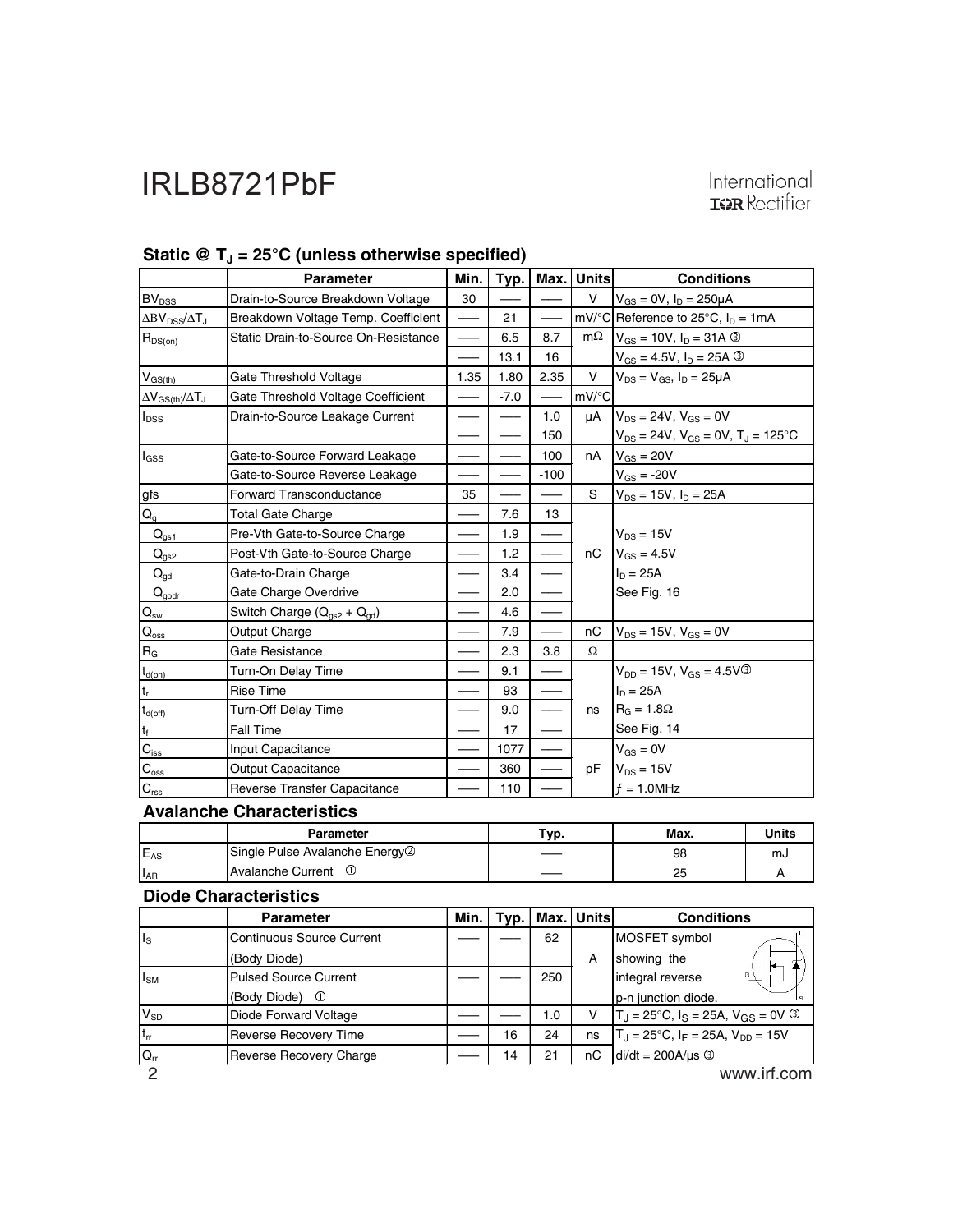### International **IGR** Rectifier









**Fig 4.** Normalized On-Resistance vs. Temperature

**Fig 3.** Typical Transfer Characteristics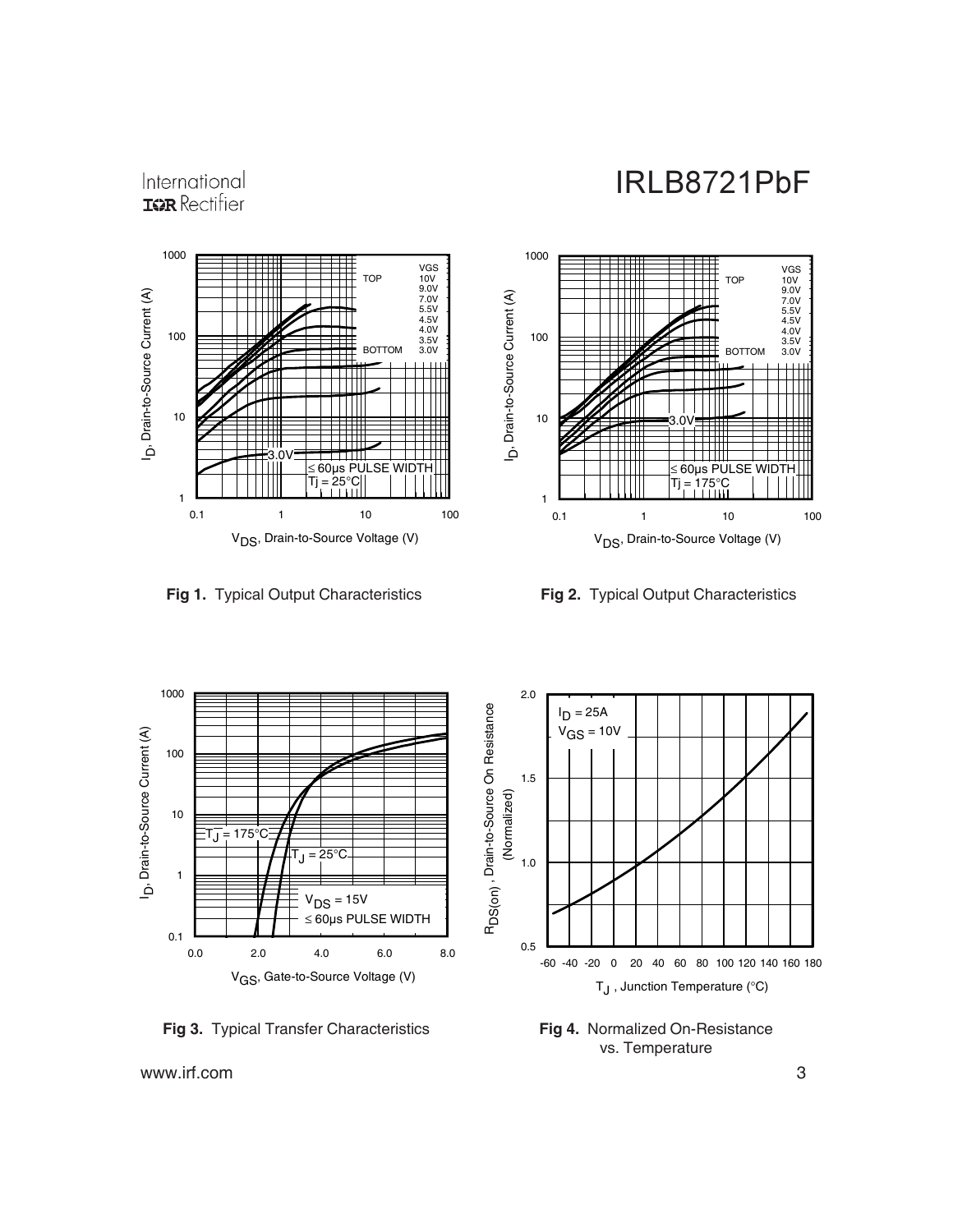#### International **IGR** Rectifier













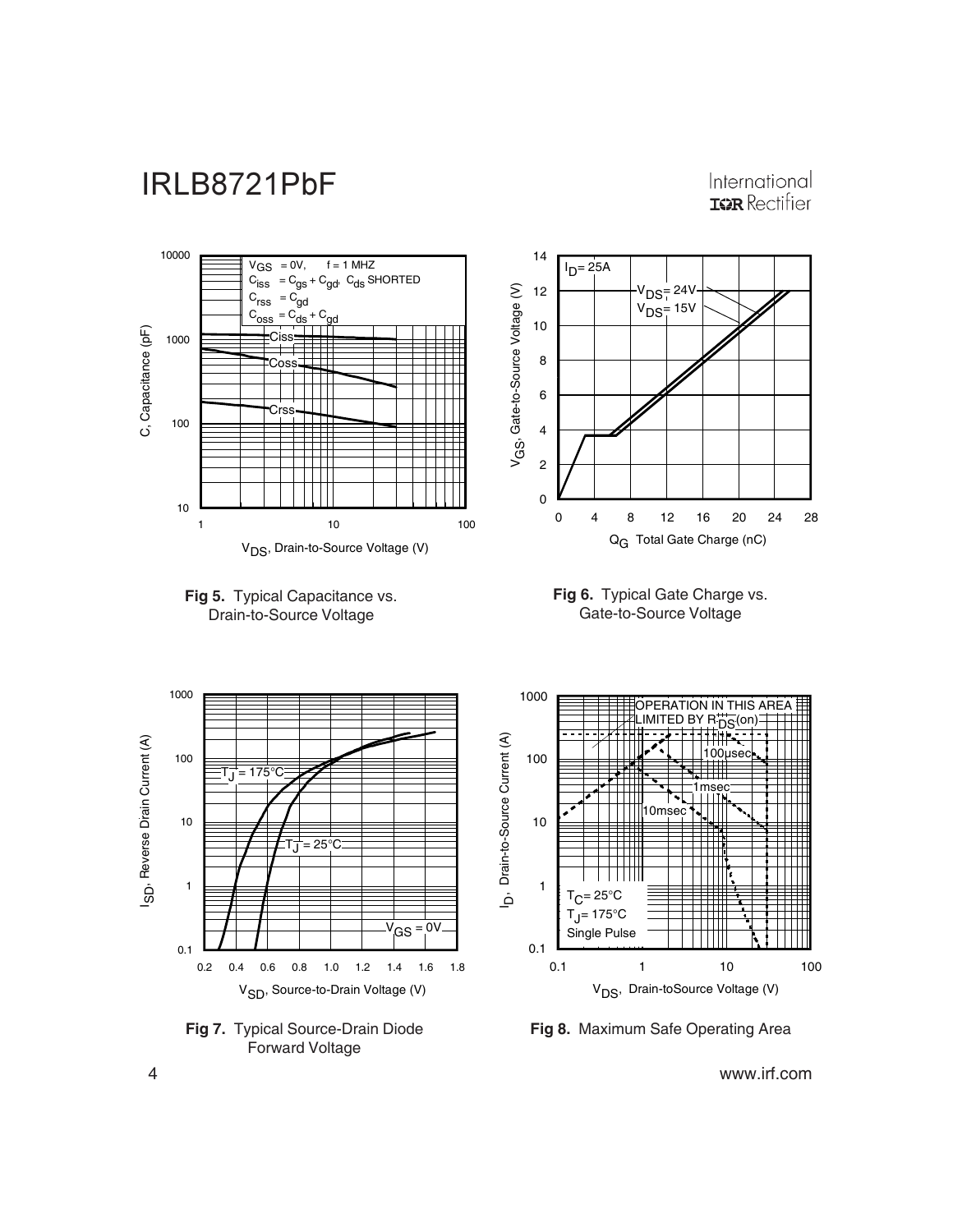#### International **IGR** Rectifier





**Fig 10.** Threshold Voltage vs. Temperature



**Fig 11.** Maximum Effective Transient Thermal Impedance, Junction-to-Case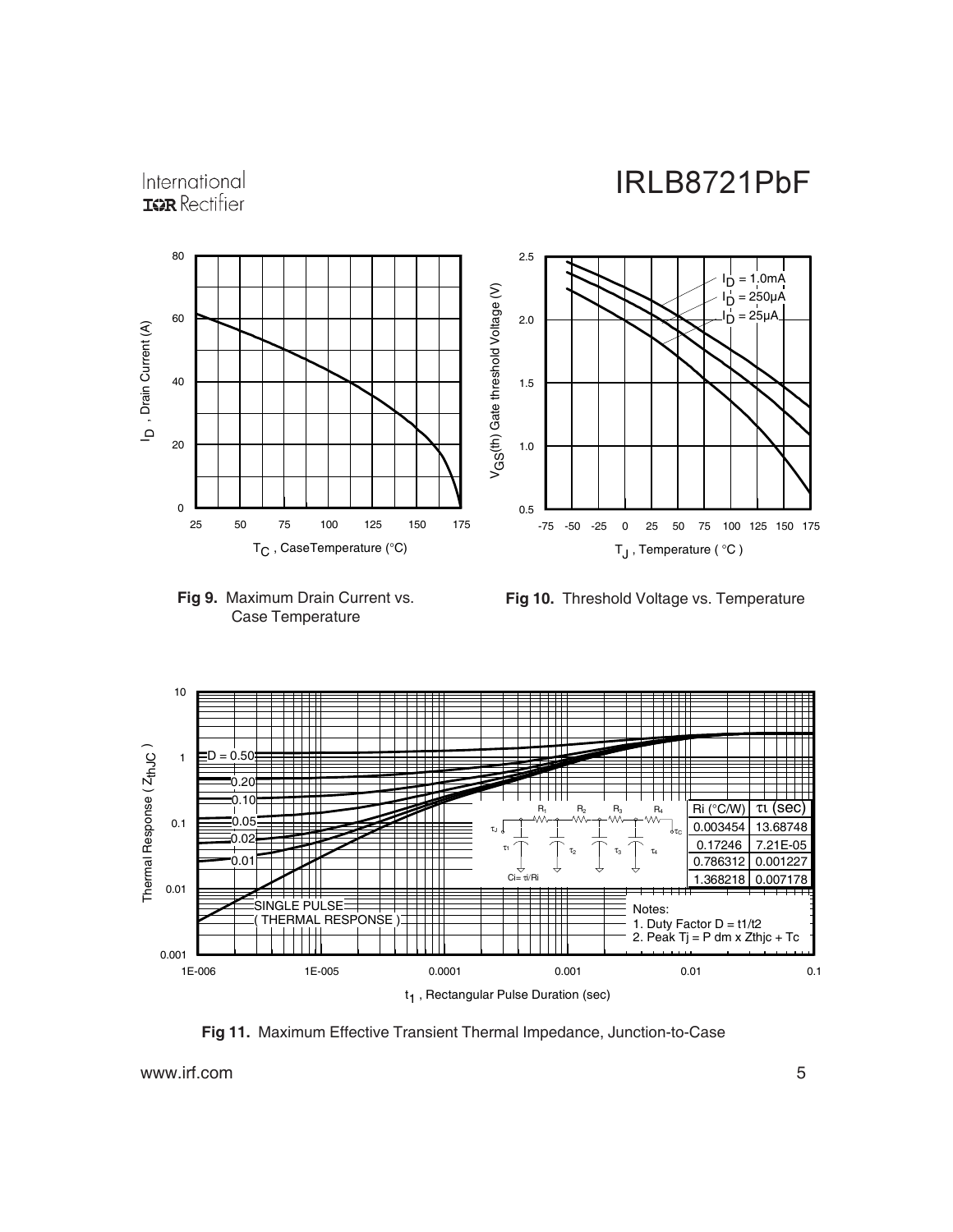

International **ISPR** Rectifier



V<sub>GS</sub>, Gate -to -Source Voltage (V)

**Fig 12.** On-Resistance vs. Gate Voltage



**Fig 13b.** Unclamped Inductive Test Circuit **Fig 13c.** Unclamped Inductive Waveforms



**Fig 14a.** Switching Time Test Circuit



**Fig 13a.** Maximum Avalanche Energy vs. Drain Current





**Fig 14b.** Switching Time Waveforms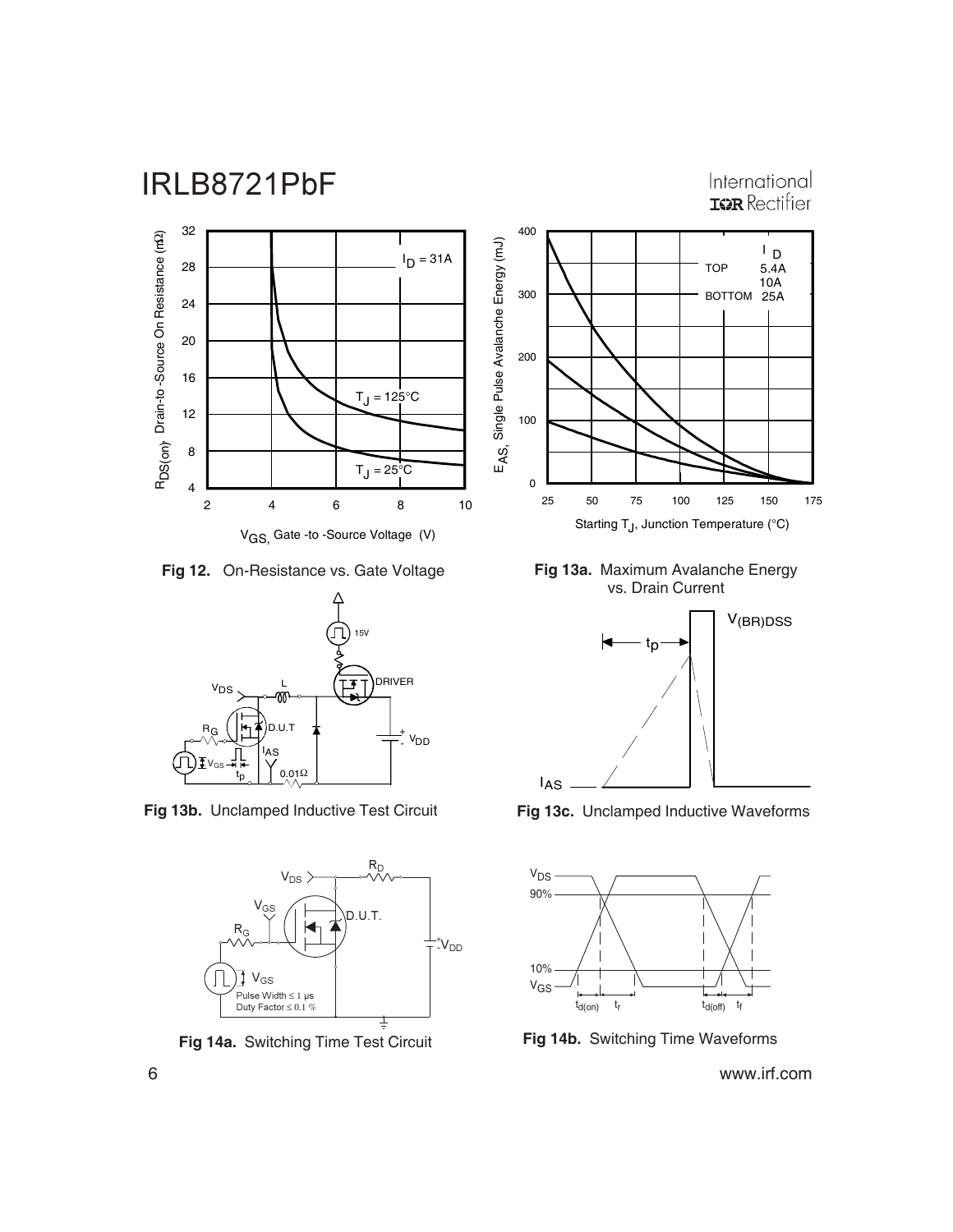#### International **IGR** Rectifier



Fig 15. Peak Diode Recovery dv/dt Test Circuit for N-Channel HEXFET<sup>®</sup> Power MOSFETs



**Fig 16a.** Gate Charge Test Circuit



**Fig 16b.** Gate Charge Waveform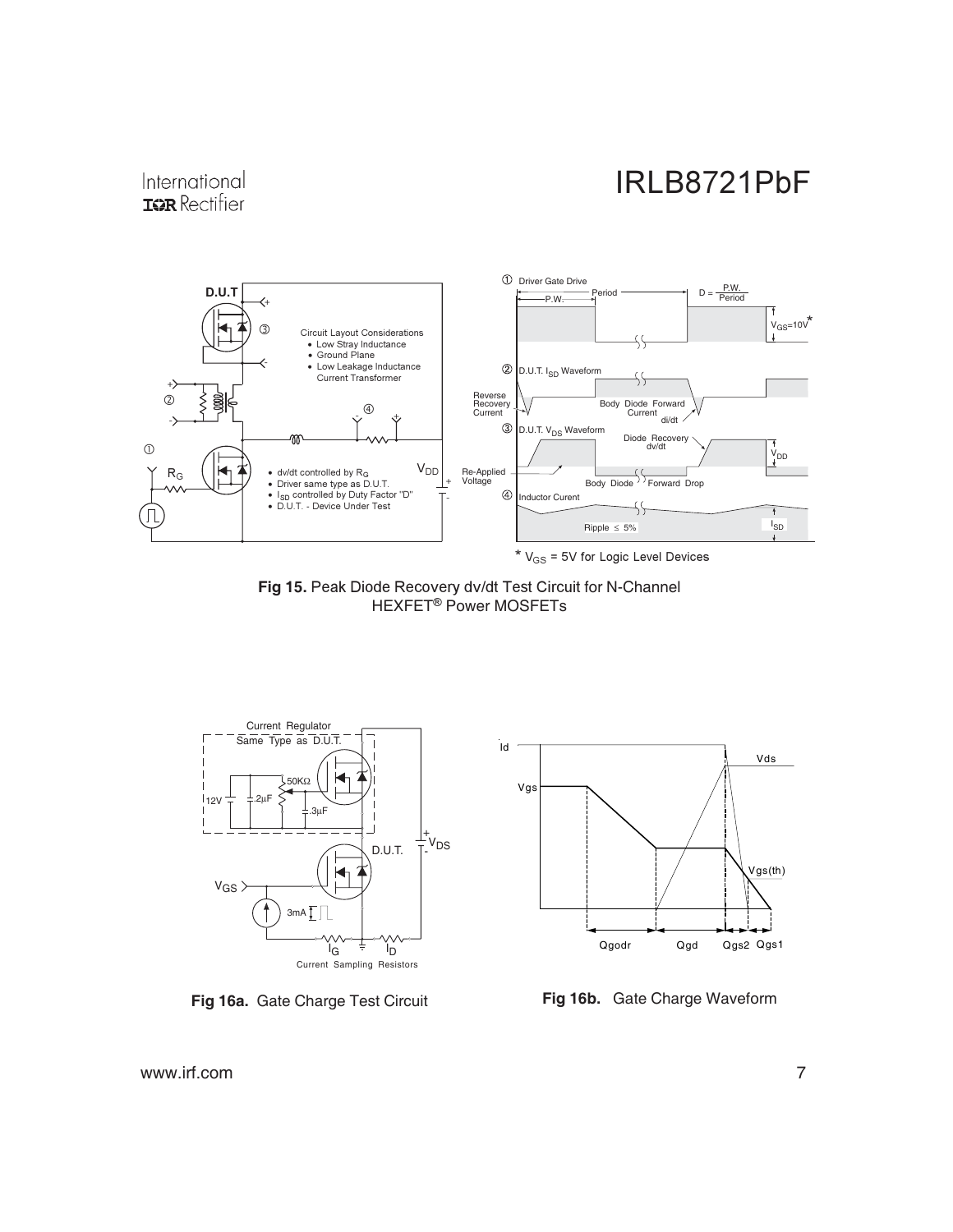International **IGR** Rectifier

TO-220AB Package Outline (Dimensions are shown in millimeters (inches))



 $\epsilon$ l $\overline{\mathbb{A}}$ 

 $VEN A - A$ 

NOTES:

S:<br>
DMENSIONING AND TOLERANCING AS PER ASME Y14.5 M- 1994,<br>
DMENSIONS ARE SHOWN IN INCHES [MILLIMETERS],<br>
LEAD DMENSION AND FINISH UNCONTROLLED IN 11,<br>
DMENSION D, D1 & E DO NOT INCLUDE MOLD FLASH, MOLD FLASH<br>
SHALL NOT EX  $1 \frac{2}{3}$  $4, \mathbf{R}$ OUTLINE CONFORMS TO JEDEC TO-220, EXCEPT A2 (max.) AND D2 (min.)

|                | DIMENSIONS         |       |               |      |                |  |  |  |
|----------------|--------------------|-------|---------------|------|----------------|--|--|--|
| SYMBOL         | <b>MILLIMETERS</b> |       | <b>INCHES</b> |      |                |  |  |  |
|                | MIN.               | MAX.  | MIN.          | MAX. | NOTES          |  |  |  |
| A              | 3.56               | 4.83  | .140          | .190 |                |  |  |  |
| A <sub>1</sub> | 0.51               | 1.40  | .020          | .055 |                |  |  |  |
| A <sub>2</sub> | 2.03               | 2.92  | ,080          | ,115 |                |  |  |  |
| b              | 0.38               | 1.01  | .015          | ,040 |                |  |  |  |
| b1             | 0.38               | 0.97  | .015          | .038 | 5              |  |  |  |
| b2             | 1.14               | 1.78  | .045          | .070 |                |  |  |  |
| b3             | 1.14               | 1.73  | .045          | .068 | 5              |  |  |  |
| $\mathbf c$    | 0.36               | 0.61  | .014          | .024 |                |  |  |  |
| c1             | 0.36               | 0.56  | .014          | .022 | 5              |  |  |  |
| D              | 14.22              | 16,51 | .560          | .650 | $\ddot{a}$     |  |  |  |
| D1             | 8.38               | 9.02  | .330          | .355 |                |  |  |  |
| D <sub>2</sub> | 11.68              | 12.88 | .460          | .507 | $\overline{7}$ |  |  |  |
| E              | 9.65               | 10.67 | .380          | .420 | 4,7            |  |  |  |
| E1             | 6.86               | 8.89  | .270          | .350 | $\overline{7}$ |  |  |  |
| E <sub>2</sub> |                    | 0.76  |               | .030 | 8              |  |  |  |
| e              | 2.54 BSC           |       |               |      |                |  |  |  |
| e1             | 5.08 BSC           |       | 100 BSC       |      |                |  |  |  |
| H1             | 5.84               | 6.86  | .230          | .270 | 7,8            |  |  |  |
| L              | 12.70              | 14.73 | .500          | .580 |                |  |  |  |
| L1             | 3.56               | 4.06  | ,140          | .160 | $\overline{3}$ |  |  |  |
| ØP             | 3.54               | 4.08  | .139          | .161 |                |  |  |  |
| 0              | 2.54               | 3.42  | .100          | .135 |                |  |  |  |

HEXFET CoPAC 2.− COLLECT<br>3.− FMITTER

LEAD ASSIGNMENTS

CATH

TO-220AB packages are not recommended for Surface Mount Application.

DETAIL B

**Note: For the most current drawing please refer to IR website at: http://www.irf.com/package/**

A

⚠ SECTION C-C & D-D